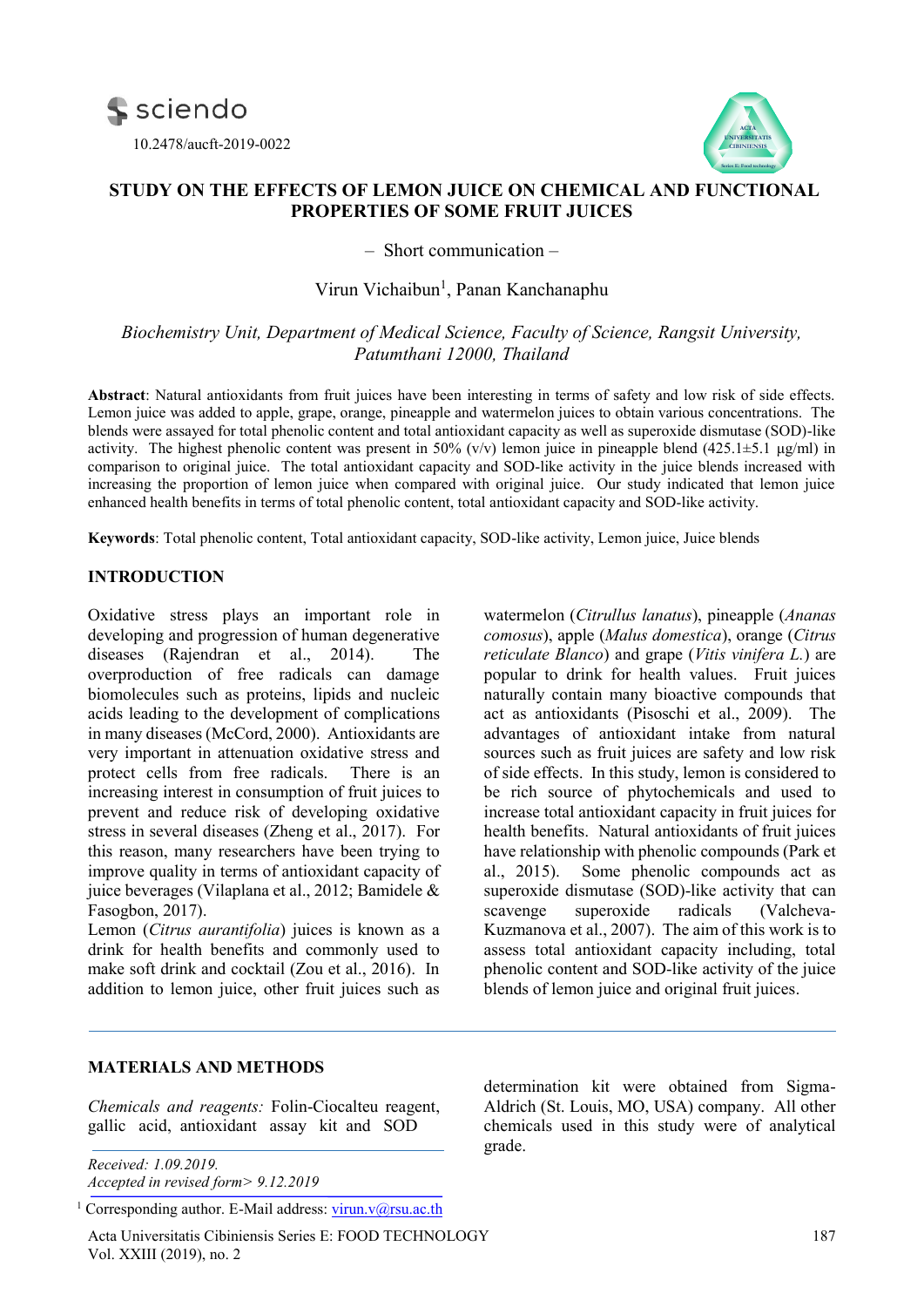**Sample preparation:** Lemon, apple, grape, orange, pineapple and watermelon were collected from the local market in Bangkok, Thailand. Fruit juices were prepared by squeezing fruits and centrifuged at 12,000 x g for 10 min to obtain clear juices. The clear juices were then filtered through 0.2 μm Supor® membrane to obtain particle free fruit juices. Lemon juice was added to apple, grape, orange, pineapple and watermelon juices to obtain final lemon concentration of 5%, 10%, 20%, 30%, 50% (v/v) in the mixed fruit juices. The blends were stored at -20ºC until further analysis. The controls were prepared using 0.2 M citric acid buffer (pH 3.0) instead of lemon juice at the same proportion.

**Total phenolic content determination:** Total phenolic content was assayed by using the Folin-Ciocalteu reagent which described by Singleton & Rossi (1965). Briefly, 10 μl of juice or mixed juice was added to 40 µl Folin-Ciocalteu reagent (diluted with distilled water 1:5;  $v/v$ ). After 3 min, 200 μl of  $7.5\%$  Na<sub>2</sub>CO<sub>3</sub> was added to reaction mixture and stand for 30 min at room temperature in the dark. The absorbance was measured with a microtiterplate reader, EZ Read 2000 (Biochrom) at 725 nm. All samples were assayed in triplicate and the results were averaged. The total phenolic content was calculated as μg gallic acid equivalents (GAE) in μg /ml using standard curve of gallic acid.

**Total antioxidant capacity determination:** Total antioxidant capacity in the juices and mixed juices were quantified using antioxidant assay kit (Sigma-Aldrich). All samples were assayed in triplicate according to the manufacturer's protocol. Total antioxidant capacity value is determined as Trolox equivalent antioxidant capacity and calculated in the millimolar (mM) concentration.

**SOD-like activity determination:** SOD-like activity in juices and mixed juices were determined using SOD determination kit (Sigma-Aldrich). All samples were assayed in triplicate according to the manufacturer's protocol. 1 U of SOD-like activity is defined as the amount of superoxide radical scavenging which inhibits the decrease of a watersoluble formazan dye by 50% under the assay conditions.

**Statistical analysis:** Microsoft Excel version 2010 software (Microsoft Corporation, Redmond, WA, USA) was used for statistical analysis. All data were expressed as mean  $\pm$  SD (standard deviation) of three replicate samples. Differences among groups were compared for significant by Student's paired two-tailed *t*-test. A p value below 0.05 was considered as statistically significant.

# **RESULTS AND DISCUSSION**

### **Total phenolic content**

The total phenolic content of different proportion of lemon juice in the juice blends was assayed by Folin-Ciocalteu reagent and the results are shown in Figure 1. In previous study, phenolic compounds and flavonoids of lemon juice were characterized and reported as the amount of different types of active compounds in the juice (Gironés-Vilaplana et al., 2012). The concentrations of phytochemicals in lemon depend upon various conditions (González-Molina et al., 2010). In our study, the phenolic content of lemon juice was 319.3±6.0 μg/ml. After adding lemon juice to apple juice at different proportion, the results showed significant increasing in phenolic content at proportion of 30% and 50% (v/v) of lemon juices in the blends  $(p<0.05)$  compared to that of 100% apple juice. Lemon juice had higher phenolic content and may effect to increase amount of phenolic content at those proportion of the blends. The mixture between orange and lemon juices at proportion of 50% lemon juice had significant increase in phenolic content ( $p<0.05$ ) compared to pure orange juice, whereas other blend ratios of lemon and orange juices had no significant difference in phenolic content  $(p>0.05)$ .

In case of pineapple juice, there has been significant increase in phenolic content in the juice blends with increasing proportion of lemon juice (Figure 1). The highest phenolic content was found in 50% (v/v) lemon juice in pineapple juice blend  $(425.1\pm5.1 \text{ µg/ml})$  in comparison to 100% lemon juice (319.3±6.0 μg/ml) and 100% pineapple juice  $(287±6.2 \text{ µg/mL})$ . The synergistic increase in total phenolic content of juice blends may be due to the hydrolyzation of polyphenol glycosides by protease (bromelain) from pineapple juice (Hale et al., 2005). Attri et al. (2017) demonstrated that total phenolic content of fruit juices increased significantly after digestion with protease. In the juice blends of lemon and watermelon, the adding of lemon juice in the blends increased total phenolic content with increasing of blending ratio compared to 100% watermelon juice.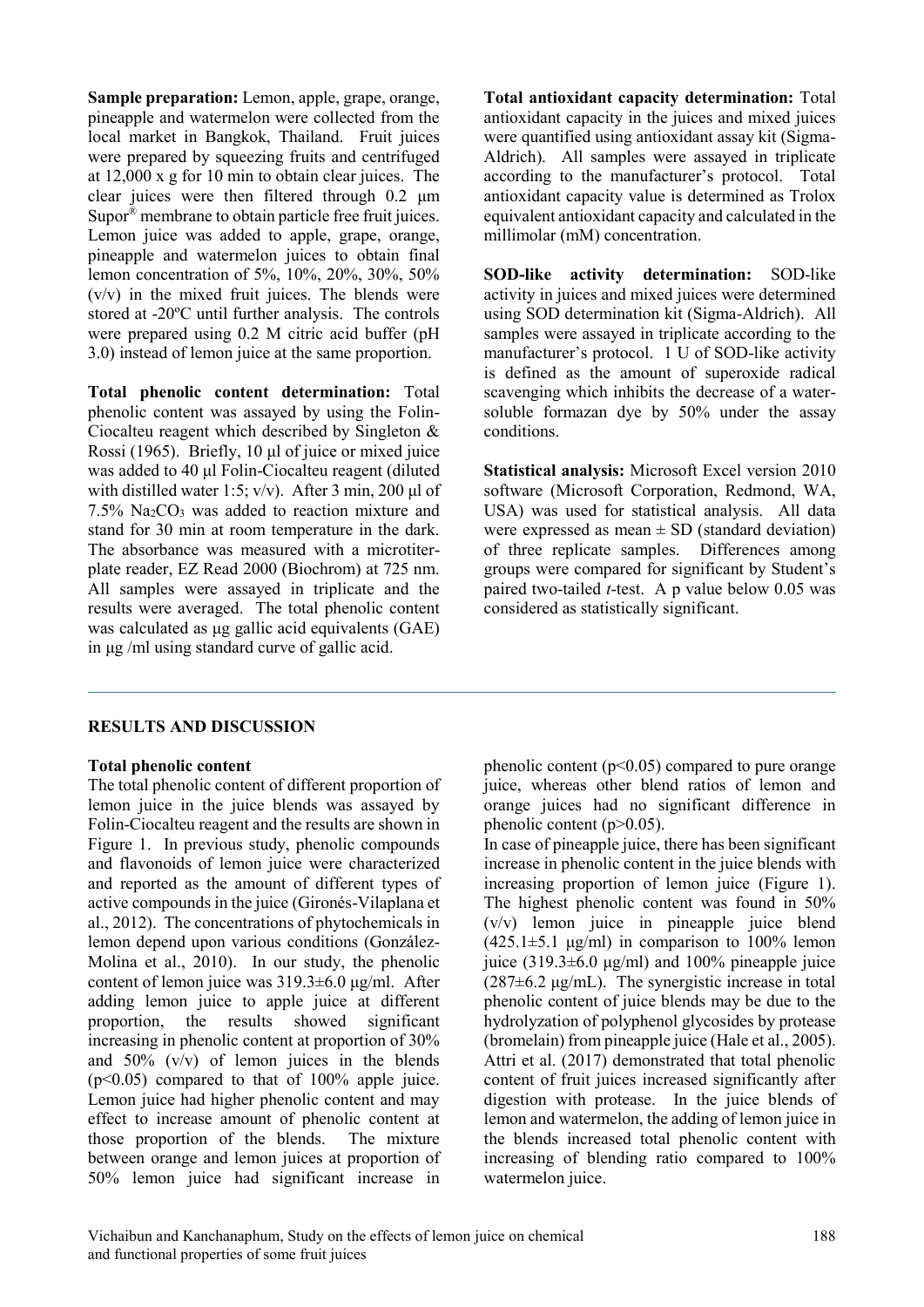

Figure 1. Total phenolic content in original fruit juices and juice blends of fruit juices and lemon juice. Data are expressed as mean  $\pm$  SD of three samples. Different letters above the average bars between groups denote significantly differences at p<0.05. Abbreviations Lem., Lemon juice; App., Apple juice; Oran., Orange juice; Pine., Pineapple juice; Waterme., Watermelon juice; Grap., Grape juice

The amount of phenolic content in lemon juice may increase total phenolic content in the blends. There was slightly increase in the level of phenolic compounds in the blends of grape and lemon juices with increase in the ratio of lemon juice 5% to 30% in the blends, whereas 50% of lemon juice in the blends showed significant increasing in total phenolic content compared to that of 100% grape juice ( $p < 0.05$ ).

#### **Total antioxidant capacity**

The total antioxidant capacity of the juice blends is shown in Figure 2. The total antioxidant capacity of lemon juice in our study was 6.69±0.14 mM. The total antioxidant in the juice blends significantly increased with increasing the proportion of lemon juice when compared with original fruit juices. The mixture of lemon juice and pineapple juice at the proportion of 50:50(v/v) showed the highest of total phenolic content (Figure 1), whereas the total antioxidant capacity of the blends had no synergistic effect. Some juice blends had higher phenolic content but lower total antioxidant capacity which were present in the blends of lemon and pineapple juices, for instance. The results demonstrated that the amount of phenolic compounds in the juices could not always anticipate the level of total antioxidant capacity. There has been reported that phenolic compounds with different structure showed different capability in radical scavenging activity (Shahidi & Naczk, 1995). The ability of radical scavenging activity also depends upon the interaction between phenolic compounds (GramzaMichalowska & Człapka-Matyasik, 2011). Our findings, we found pro-oxidant activity in watermelon juice, which could oxidize ABTS reagent. From previous study, under certain conditions, flavonoids can act as pro-oxidants and enhance oxidation to other compounds (Procházková et al., 2011). Our results indicated that the activity of antioxidants released by watermelon juice may be less than those of prooxidants in the juice. However, the lemon juice can attenuate the effect of pro-oxidants in the watermelon juice (Figure 2). The juice blends of 10% lemon juice in watermelon juice showed total antioxidant capacity of 0.9±0.1mM and significantly increased with increasing the proportion of lemon juice up to 50% lemon juice in the blends.

### **SOD-like activity**

Superoxide anion is one of the important reactive oxygen species (ROS) leading to the pathogenesis of many diseases. SOD is a first line antioxidant enzyme of defense against oxidative stress and catalyzes the dismutation of superoxide anion (Nozik-Grayck et al., 2005). There have been reported that phenolic compounds and flavonoids are able to function on superoxide anion scavenging activity (Farombi & Fakoya, 2005; Sun et al., 2011). Yu et al. (2005) demonstrated bioactive compounds presenting in lemon juice had SOD-like activity. In our study, SOD-like activity presenting in lemon juice was 94.7±0.6 U/ml, whereas the level of SODlike activity of other fruit juices were hardly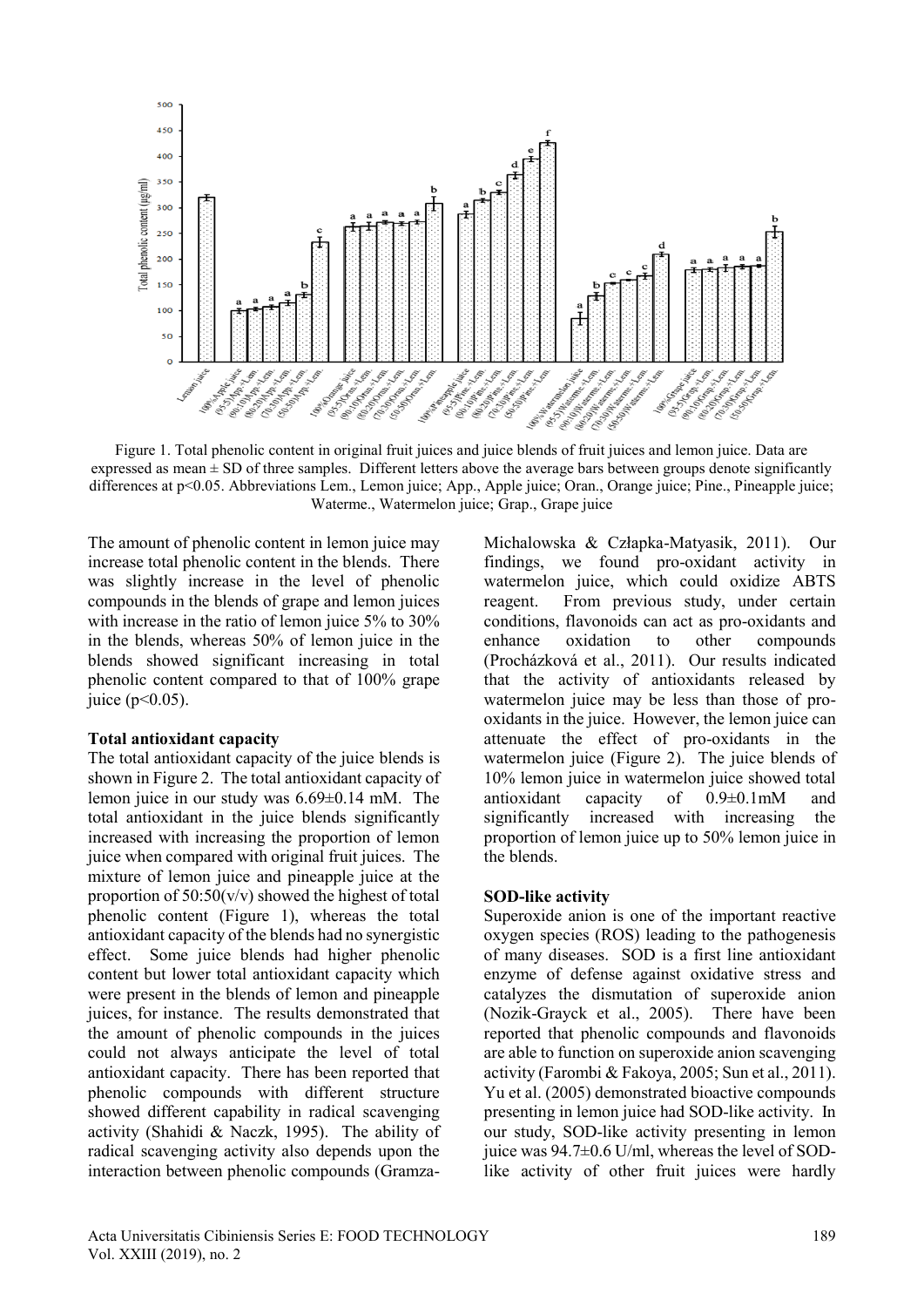different compared to that of lemon juice except that in orange juice  $(61.0 \pm 1.0 \text{ U/ml})$  (Figure 3). The blends of lemon juice and orange juice showed significant increasing in SOD-like activities when increased the ratio of lemon juice from 20% to 50%

in final concentration of the blends in comparison to 100% orange juice. It may be possible that a higher level of SOD-like activity in lemon juice was added to the blends.



expressed as mean  $\pm$  SD of three samples. Different letters above the average bars between groups denote significantly differences at p<0.05. Abbreviations Lem., Lemon juice; App., Apple juice; Oran., Orange juice; Pine., Pineapple juice; Waterme., Watermelon juice; Grap., Grape juice



as mean  $\pm$  SD of three samples. Different letters above the average bars between groups denote significantly differences at p<0.05. Abbreviations Lem., Lemon juice; App., Apple juice; Oran., Orange juice; Pine., Pineapple juice; Waterme., Watermelon juice; Grap., Grape juice

## **CONCLUSIONS**

Lemon is one of the citrus fruits that are rich source of nutrients and bioactive compounds. The increase in the ratio of lemon juice in the blends enhanced total phenolic content, especially in the blends of pineapple juice. The mixture of lemon juice and pineapple juice in the proportion of  $50:50$  (v/v) had the highest phenolic content. The total antioxidant capacity in the juice blends significantly increased with increasing the proportion of lemon juice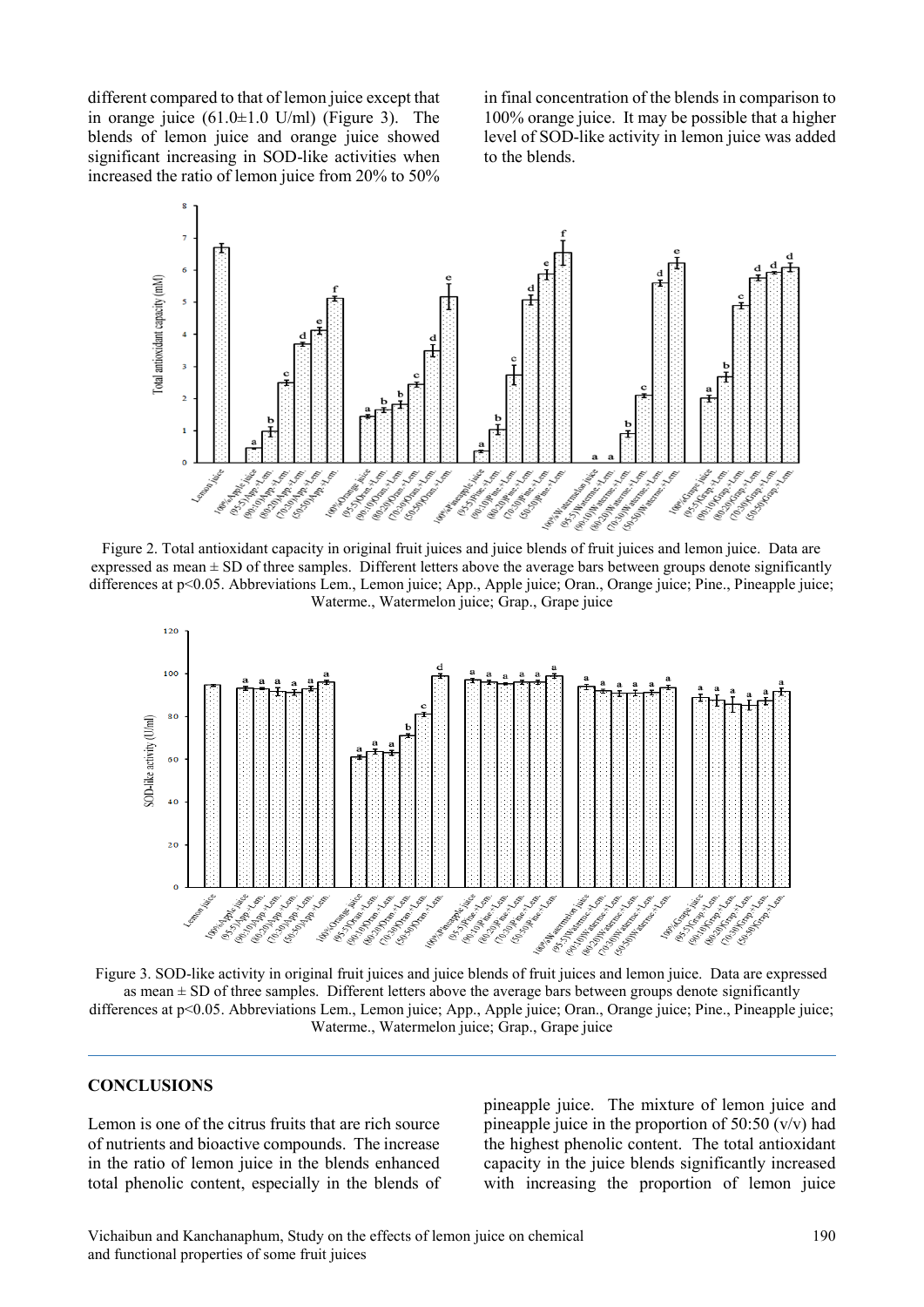compared with 100% pure squeezed fruit juice. In addition, the lemon juice can attenuate the effect of pro-oxidants presenting in watermelon juice. These pro-oxidants need to be identified for further study. The addition of lemon juice in orange juice enhanced SOD-like activity in the blends, whereas other fruit juices had no significant difference. The present study showed health benefits that obtained from various lemon juice ratios in the juice blends in terms of total phenolic content, total antioxidant capacity and SOD-like activity.

#### **ACKNOWLEDGEMENTS**

This work was supported by Biochemistry Unit, Faculty of Science, Rangsit University. We are grateful to Dr. Thanet Sophonnithiprasert for help in technical analysis.

## **REFERENCES**

- 1. Attri, S., Singh, N., Singh, T.R., & Goel, G. (2017). Effect of in vitro gastric and pancreatic digestion on antioxidant potential of fruit juices. Food Bioscience, 17, 1–6. DOI: 10.1016/j.fbio.2016.10.003.
- 2. Bamidele, O.P., & Fasogbon. M.B. (2017). Chemical and antioxidant properties of snake tomato (Trichosanthes cucumerina) juice and Pineapple (Ananas comosus) juice blends and their changes during storage. Food Chemistry, 220, 184-189. DOI: 10.1016/j.foodchem.2016.10.013.
- 3. Farombi, E.O., & Fakoya, A. (2005). Free radical scavenging and antigenotoxic activities of natural phenolic compounds in dried flowers of Hibiscus sabdariffa L. Molecular Nutrition & Food Research, 49(12), 1120-1128. DOI: 10.1002/mnfr.200500084.
- 4. Gironés-Vilaplana, A. , Valentão, P., Andrade, P.B., Ferreres, F., Moreno, D.A. , & García-Viguera, C. (2012). Phytochemical profile of a blend of black chokeberry and lemon juice with cholinesterase inhibitory effect and antioxidant potential. Food Chemistry, 134, 2090-2096. DOI: 10.1016/j.foodchem.2012.04.010.
- 5. González-Molina, E., Domínguez-Perles, R., Moreno, D.A., & García-Viguera, C. (2010). Natural bioactive compounds of Citrus limon for food and health. Journal of Pharmaceutical and Biomedical Analysis, 51(2), 327-345. DOI: 10.1016/j.jpba.2009.07.027.
- 6. Gramza-Michalowska, A., & Człapka-Matyasik, M. (2011). Evaluation of the antiradical potential of fruit and vegetable snacks. Acta Scientiarum Polonorum Technologia Alimentaria, 10 (1), 61-72.
- 7. Hale, L.P., Greer, P.K., Trinh, C.T., & James, C.L. (2005). Proteinase activity and stability of natural bromelain preparations. International Immunopharmacology, 5(4), 783-793. DOI: 10.1016/j.intimp.2004.12.007.
- 8. McCord, J.M. (2000). The evolution of free radicals and oxidative stress. The American Journal of Medicine, 108(8), 652-659. DOI: 10.1016/S0002-9343(00)00412-5.
- 9. Nozik-Grayck, E., Suliman, H.B., & Piantadosi, C.A. (2005). Extracellular superoxide dismutase. The International Journal of Biochemistry & Cell Biology, 37, 2466-2471. DOI: 10.1016/j.biocel.2005.06.012.
- 10. Park, Y.S., Im, M.H., Ham, K.S., Kang, S.G., Park, Y.K., Namiesnik, J., Leontowicz, H., Leontowicz, M., Trakhtenberg, S., & Gorinstein, S. (2015). Quantitative assessment of the main antioxidant compounds, antioxidant activities and FTIR spectra from commonly consumed fruits, compared to standard kiwi fruit. LWT - Food Science and Technology, 63, 346–352. DOI: 10.1016/j.lwt.2015.03.057.
- 11. Pisoschi, A.M., Cheregi M.C., & Danet, A.F. (2009). Total Antioxidant Capacity of Some Commercial Fruit Juices: Electrochemical and Spectrophotometrical Approaches. Molecules, 14, 480-493. DOI: 10.3390/molecules14010480.
- 12. Procházková, D., Boušová, I., & Wilhelmová, N. (2011). Antioxidant and prooxidant properties of flavonoids. Fitoterapia, 82(4), 513–523. DOI: 10.1016/j.fitote.2011.01.018.
- 13. Rajendran, P., Nandakumar, N., Rengarajan, T., Palaniswami, R., Gnanadhas, E.N., Lakshminarasaiah, U., Gopas, J., & Nishigaki, I. (2014). Antioxidants and human diseases. Clinica Chimica Acta, 436, 332- 347. DOI: 10.1016/j.cca.2014.06.004.
- 14. Shahidi, F., & Naczk, M. (1995). Food phenolics: Sources, chemistry, effects and applications. Lancaster, PA: Technomic Publishing Company.
- 15. Singleton, V.L., & Rossi, J.A. (1965). Colorimetry of total phenolics with phosphomolybdic– phosphotungstic acid reagents. American Journal of Enology and Viticulture, 16, 144–158.